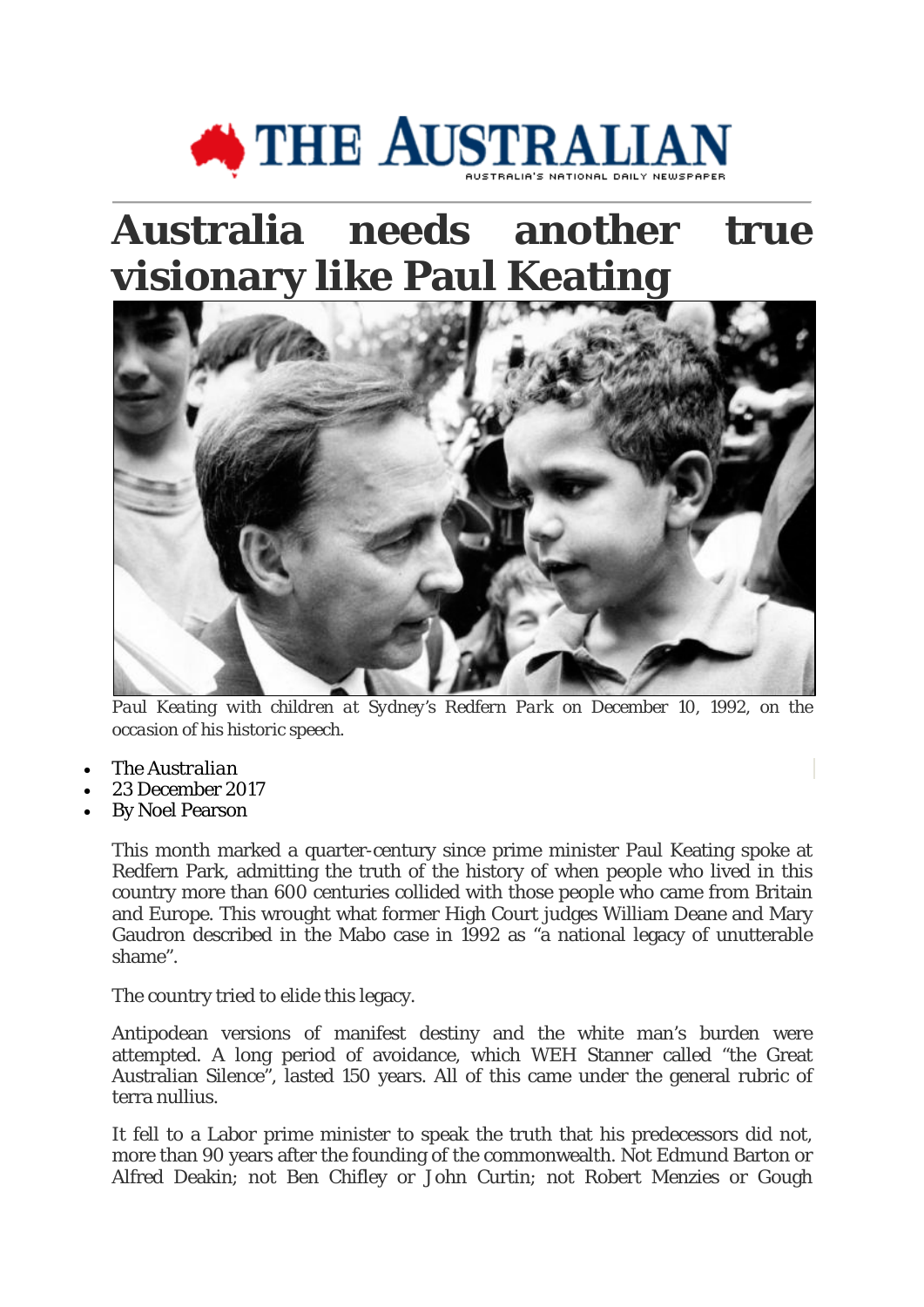Whitlam; not Malcolm Fraser or Bob Hawke. Keating recognised his words at Redfern were the words the nation needed.

In the same sense American historian Garry Wills wrote Abraham Lincoln's modest speech at Gettysburg were "words that made a nation", so Redfern was the first instalment in ours. No foundation other than the truth would suffice.

I want to consider the place that justice and reconciliation with the original Australians held in Keating's vision for the country. Reconciliation was cornerstone to his prime ministerial program.

Keating had undertaken with Hawke and that stupendous reform cabinet the structural changes to the Australian economy that broke the back of inflation, giving us from the third quarter of 1991 27 years of uninterrupted growth to this day, and his reform vision started with reconciliation with Aboriginal and Torres Strait Islander peoples, staking our prosperity and security within and not from Asia, and completing our independence as a republic.

When Peter Nicholson of this newspaper illustrated that seminal cartoon depicting the March 1996 departure of the visionary painter of "the big picture" and the arrival of "Australia's top miniaturist", it was a hilarious yet serious prescience of the change that would overcome the country.

Talk of vision was passe for the first decade and its absence wistfully lamented for the second. It is in the nature of the conservative to abjure vision. For the followers of Edmund Burke's evolutionary change and caution, John Howard's anti-vision was to be expected. Conservatives have a vision of the optimal society but it is by definition retrospective, looking through the rear-view mirror at the receding past rather than the rushing torrent of the imminent future in the front windscreen.

The problem with this conservatism is not with the premium it places on social institutions, traditions, ritual and heritage but with the fact the economy changes radically and inexorably.

These changes are revolutionary, not evolutionary, and have radical impacts and implications on the social and cultural institutions conservatives are anxious to preserve.

The existing structures of a society will be ill-adapted to the changing economy and the pace of change wrought by technological innovation. Without structural reforms that adapt and respond to changes in the economy, countries find their existing arrangements ill-equipped for the future. This is what the Hawke and Keating governments did: they undertook the structural reforms to set Australia up for the future.

We have been living two decades of the future these Labor governments bequeathed us. In our cups, we know we have never been more prosperous than these past two decades and more of growth. The man who held the vision that yielded these reforms was Keating.

Following 1996, Labor walked away from its own reform legacy and only tentatively returned to it following the Howard ascendancy, but by so doing allowed Howard to take the credit and the ground from it.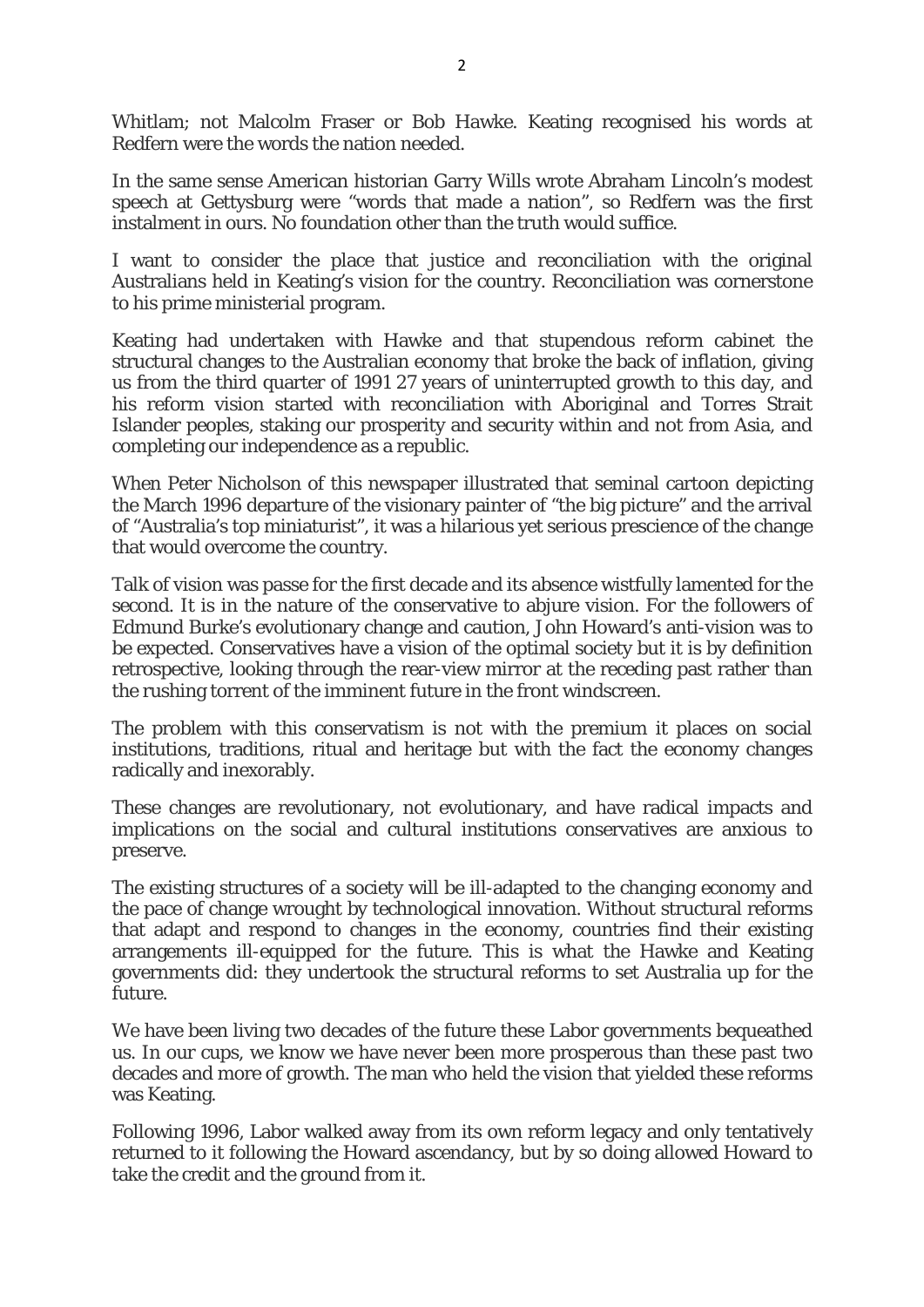From John Button to Ralph Willis the Hawke cabinet reads like the greatest West Indian teams opened by Gordon Greenidge and Desmond Haynes, with Hawke as Clive Lloyd and Keating playing Vivian Richards with no headgear, smashing the bowling with nonchalant style and punishing gusto.

Australia needs another reform government. The next reform era.

We have had consistently competent managers of the commonwealth from both sides of politics. We can debate the details endlessly, but Australian governments since 1996 have provided more or less good stewardship of the economy and capable administration. The growth trajectory since 1991 testifies to this, and while instances of incompetence and error mark the ups and downs, management is not our problem.

It is reform rather than management that has gone missing. We use the word reform in our policy discourse too loosely, and a bright line should be drawn between reform and management. Most policies referred to as reform are merely normal evolutionary administrative policies, within the existing structures and paradigms. Just because policies are new does not make them reform.

When I say reform I mean reform to systems, structures and institutions. I don't mean a tax break here or a policy initiative there — adjustments within the same operating system. Reform means changing the operating system itself. Paradigm shifts are involved in true reform.

In my 2014 eulogy for Whitlam I said his government was "the textbook case of reform trumping management". Many Australians tell me these words explained the Whitlam government's colossal achievement for them because it separated out the undeniable breadth and depth of reform from its chaotic management.

Howard was first and foremost a cultural reformer (according to his conservative lights) rather than an economic one. He was an economic steward, and his GST was certainly courageous and implemented adeptly, but it was not a structural reform to the economy like that long list effected by Hawke and Keating.

There is no nay-saying Howard's stewardship of the economy but the truth is this was management, not reform.

He and the nation pocketed the gains yielded by the structural reforms of his predecessors, the foundation of which was breaking the yoke of inflation that bedevilled the country for so long. William Wordsworth once wished John Milton still lived for "England hath need of thee". Well may we ask: Where is the next reform government to take up the mantle of Hawke and Keating? Australia hath need of thee.

We need reforms that set Australia up for the future. It cannot just be about managing the present  $-$  as important as that is  $-$  but reform by definition must imagine the future for our country and our people.

It was a line I heard obliquely in an obscure interview Keating gave, a nostrum that struck me with its moral clarity, and I wondered via Google whether it was a  $\bar{z}$  borrowing — it is in fact a Keating original: "The reward for public life is public progress." Keating's entire raison d'etre was public progress. Erstwhile reforming